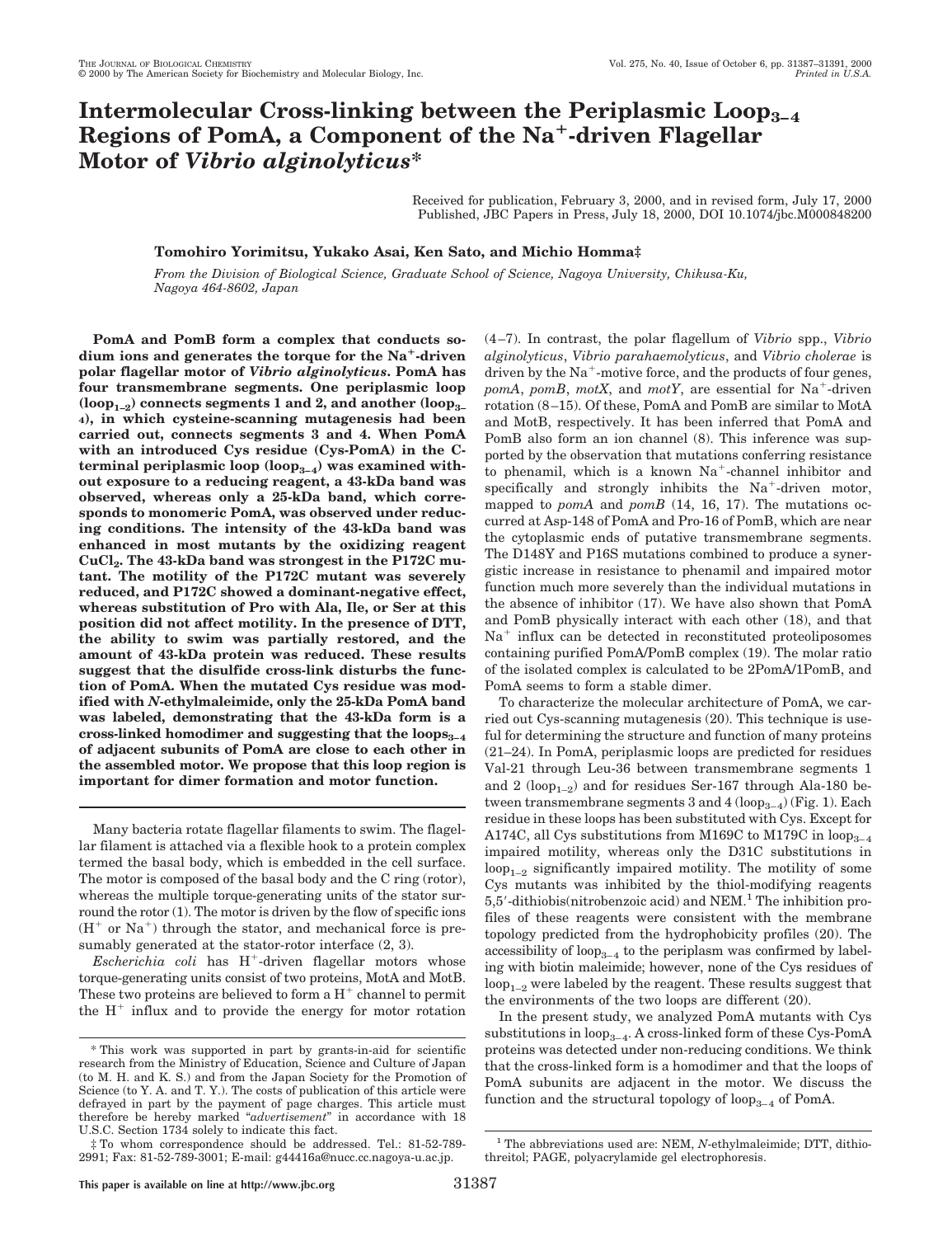

FIG. 1. **Putative secondary structure of PomA.** This secondary structure is based on the hydrophobic profiles (8) and the reactivity of Cys-substituted proteins with SH-modifying reagents (16). PomA has two putative periplasmic loops,  $loop_{1-2}$  and  $loop_{3-4}$ . The amino acids in  $\log_{3-4}$  are shown explicitly. The putative transmembrane (*TM*) regions are depicted as *rectangles*. *Numbers* indicate residue positions within PomA.

#### MATERIALS AND METHODS

*Bacterial Strains, Plasmids, Growth Conditions, and Media—V. al*ginolyticus strains VIO5 (Rif<sup>r</sup>, Pof<sup>+</sup>, Laf<sup>-</sup>), VIO586 (Rif<sup>r</sup>, Pof<sup>+</sup>, Laf<sup>-</sup>,  $pomA$ , and NMB188 (Rif<sup>r</sup>, Pof<sup>+</sup>, Laf<sup>-</sup>, Che<sup>-</sup>,  $pomA$ ) were used (8, 11). *E. coli* strain DH5 $\alpha$  (F<sup>-</sup> $\lambda$ <sup>-</sup> *recA1 hsdR17 endA1 supE44 thi-1 relA1*  $gyrA96 \triangle (argF-lacZYA)$  U169  $\phi$ 80d*lacZ* $\triangle$ M15) was used for DNA manipulations. *V. alginolyticus* cells were cultured at 30 °C in VC medium:  $(0.5\%$  (w/v) polypeptone,  $0.5\%$  (w/v) yeast extract,  $0.4\%$  (w/v) K<sub>2</sub>HPO<sub>4</sub>,  $3\%$  (w/v) NaCl,  $0.2\%$  (w/v) glucose); or VPG medium:  $(1\%$  (w/v) polypeptone, 0.4% (w/v) K<sub>2</sub>HPO<sub>4</sub>, 3% (w/v) NaCl, 0.5% (w/v) glycerol). *E. coli*<br>cells were cultured at 37 °C in LB medium. When necessary, kanamycin was added to a final concentration of 100  $\mu$ g/ml for *V. alginolyticus* cells or 50 <sup>m</sup>g/ml for *E. coli* cells. Plasmid pYA301, a pSU41-based plasmid, carries the *pomA* gene under the control of the *lac* promoter (17).

*Site-directed Mutagenesis—*To introduce the P172A, P172I, and P172S substitutions into PomA, we used a two-step polymerase chain reaction method described previously (17). We synthesized pairs of mutant primers homologous to either the sense or antisense strand of the *pomA* gene, with a 1–3-base mismatch at the mutation site. In addition to these primers, we used end primers and amplified the full gene. This fragment was cloned into pSU41, and the identity of the total insert was confirmed by DNA sequencing.

*Swarm Assay—*An overnight culture in VC medium was spotted onto VPG plates containing  $0.25\%$  agar and 100  $\mu$ g/ml kanamycin and incubated at 30 °C. Dithiothreitol (DTT) was added to a final concentration of 1 mM, as needed.

*Measurement of Swimming Speed—*Cells were harvested at late logarithmic phase and suspended in V-buffer (25 mm Tris-HCl, pH 7.5, 10)  $mm MgCl<sub>2</sub>$ , 300 mm NaCl). The cell suspension was diluted 100-fold in V-buffer, and motility of the cells were observed at room temperature under a dark field microscope and recorded on video tape. Swimming speed was determined as described previously (25). If necessary, DTT was added to V-buffer at a final concentration of 1 mM.

*Detection of Cys-PomA*—VIO586 (PomA<sup>-</sup>) cells producing wild-type or various Cys-PomA mutant proteins were cultured in VPG medium and collected by centrifugation at mid-log phase. Cells were washed with V-buffer and then resuspended in the same buffer or in V-buffer containing 10 mm DTT or 1 mm CuCl<sub>2</sub>. After 30 min of incubation at room temperature, the cells were collected, washed with V-buffer containing 2 mM *N*-ethylmaleimide (NEM), suspended in the same buffer, and then incubated at room temperature for 10 min. Next, an equal volume of 15% (w/v) trichloroacetic acid was added to the cell suspension, and the resulting precipitate was washed once with acetone, dried, and then dissolved in SDS sample buffer without reducing reagent. This sample was subjected to 12% SDS-polyacrylamide gel electrophoresis (SDS-PAGE) followed by immunoblotting with antibody against PomA, as described previously (18).

*[ 14C]NEM Modification—*VIO586 cells producing wild-type or P172C PomA were grown in VPG medium to mid-log phase. The culture (80 ml) was centrifuged, and the cells were washed and suspended in V-buffer to an optical density at 660 nm of 10. After the cells were sonicated, the



FIG. 2. **Detection of Cys mutant PomA proteins.** VIO586 (*pomA*) cells harboring  $pYA301 (pomA<sup>+</sup>)$  and mutant derivatives were incubated in V-buffer (*B*) and buffer containing 10 mM DTT (*A*) or 1 mM  $CuCl<sub>2</sub>(C)$ . After the cells were treated with 2 mM NEM, proteins were precipitated by trichloroacetic acid, washed with acetone, and separated by SDS-PAGE without reducing reagent. PomA was detected by immunoblotting with anti-PomA antibody. The PomA residues substituted with Cys are indicated. *Numbers* with *arrows* on the *right side* are the estimated molecular masses of the indicated bands.

cell debris was removed by centrifugation at  $10,000 \times g$  for 10 min at 4 °C, and the supernatant was then centrifuged at  $100,000 \times g$  for 60 min at 4 °C. The resulting precipitate (membrane fraction) was resuspended in V-buffer containing 10 mM DTT, and this suspension was incubated at room temperature. After 30 min, it was centrifuged at 100,000  $\times$  *g* for 60 min at 4 °C, the precipitate was resuspended in 500  $\mu$ l of V-buffer containing 0.5 mm [<sup>14</sup>C]NEM (20  $\mu$ Ci/ml; NEN Life Science Products), and the resuspended material was incubated for 60 min at room temperature. The membrane fraction was recovered by centrifugation at 100,000  $\times$  *g*, solubilized with TNET buffer (50 mM Tris-HCl, pH 7.8, 150 mM NaCl, 5 mM EDTA, and 1% (w/v) Triton X-100), and incubated for 60 min at 4 °C. Immunoprecipitation with anti-PomA antibody was carried out as described previously (18). The resulting precipitates were subjected to SDS-PAGE, followed by fluorography.

#### RESULTS

*Detection of Cys-PomA Protein—*Asai *et al.* (20) carried out Cys-scanning mutagenesis of the two periplasmic loops  $(log_{1-2}$ and  $loop_{3-4}$ ) of PomA and characterized the mutant proteins. This work showed that Cys replacements in  $loop_{3-4}$  affected motility more severely than those in  $loop_{1-2}$ , and we therefore focused on the replacements in loop $_{3-4}$ . When we examined Cys-PomA proteins in  $loop_{3-4}$  by immunoblotting in the absence of reducing reagent, we observed, in addition to the 25-kDa PomA band, a 43-kDa band with Cys replacements at residues 171–174 and at residue 177 (Fig. 2*B*). The intensity of the 43-kDa band was greatest with the P172C protein. When cells were treated with DTT and immunoblotting was carried out, only the 25-kDa PomA band was observed (Fig. 2*A*). When the cells were treated with  $CuCl<sub>2</sub>$ , the intensity of the 43-kDa band was greatly enhanced with the Cys mutant proteins, and the intensity of the 25-kDa PomA band was correspondingly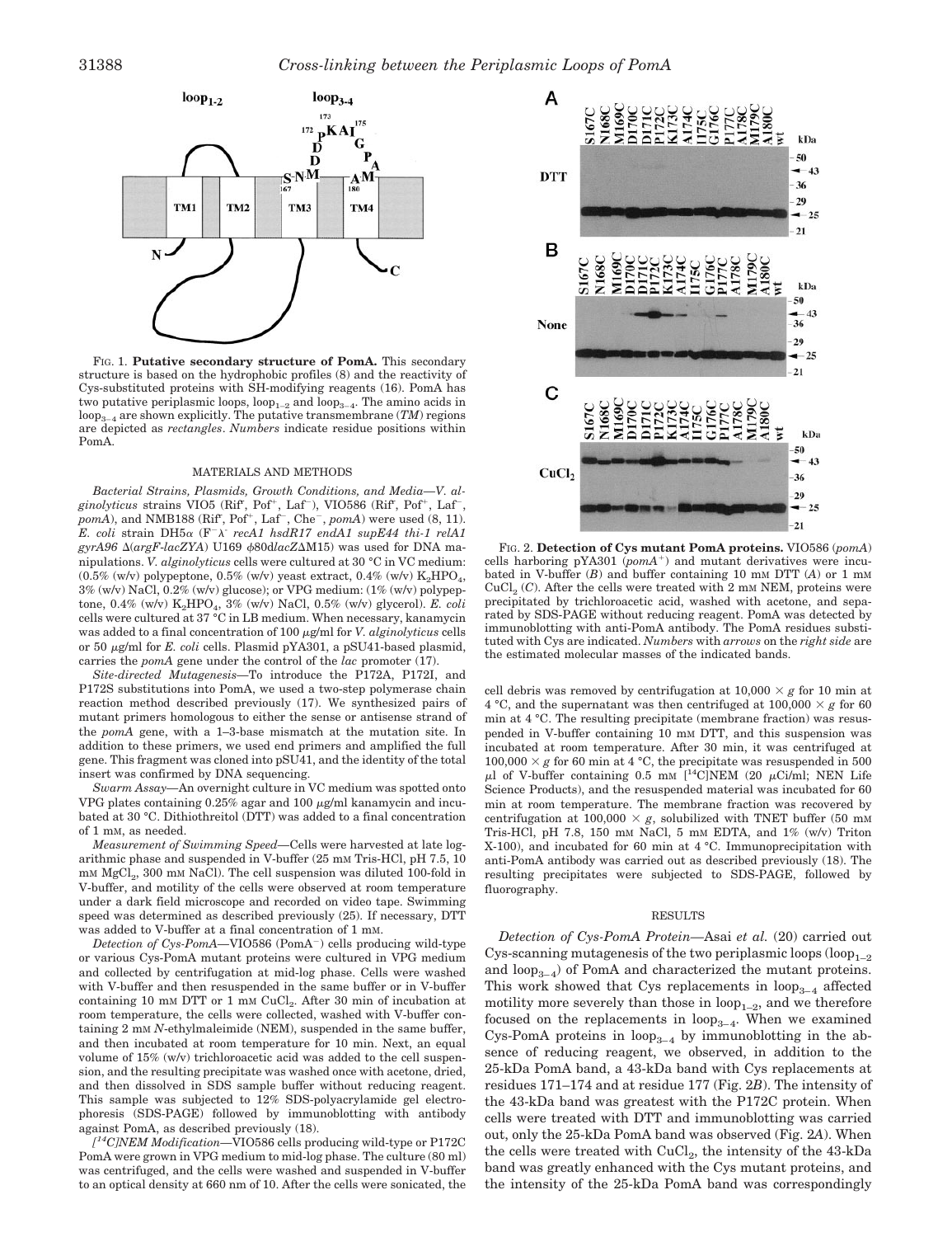



A

в

FIG. 3. **Mutants with residue substitutions at PomA Pro-172.** *A*, swarming abilities conferred by the mutant PomA proteins. Overnight cultures of VIO586 cells producing wild-type PomA (*wt*) and PomA P172C, P172S, or P172A were spotted onto 0.25% agar VPG plates containing 100  $\mu$ g/ml kanamycin and incubated at 30 °C for 3.5 h. *B*, immunoblotting of mutant PomA proteins. VIO586 cells producing PomA as in *A* were treated and immunoblotted as described in the legend to Fig. 2.

reduced (Fig. 2*C*). The 43-kDa band was never observed with wild-type PomA, which contains no cysteine residues.

To examine whether the 43-kDa band results from the Cys substitution and to test whether formation of the 43-kDa protein affects motor function, we constructed three additional Pro-172 mutants, P172A, P172I, and P172S. The motility of a *pomA* null mutant expressing any of these three PomA proteins was the same as that seen with wild-type PomA (Fig. 3*A*). In all three mutants, the 43-kDa band observed with P172C PomA was absent under all conditions tested (Fig. 3*B*).

*Effect of DTT on Motility—*Motility was more affected by Cys substitutions near residue Pro-172 than at other positions in the loop regions (20). The P172C mutant produced swarms only after prolonged incubation, and motile cells were seldom observed in liquid culture (data not shown). We predicted that the inhibition of motility is caused by disulfide-bound formation between PomA subunits. The residual motility is probably due to incomplete cross-linking (see below).

To examine this possibility, motility was assessed on swarm plates in the presence or absence of DTT (Fig. 4*A*). DTT did not affect swarming of cells expressing wild-type PomA, but cells producing P172C PomA swarmed well only in the presence of DTT (Fig. 4*A*). This result suggests that motility is restored by reductive cleavage of the disulfide cross-link between Cys-PomA molecules. We next tested for dominant-negative effects of the cross-linked form of PomA. When P172C PomA was produced in wild-type cells (VIO5) on agar plates without DTT, motility was significantly reduced (Fig. 4*B*). However, motility was restored in the presence of DTT. These results suggest that the cross-linked forms can be assembled into the motor complex.

To examine the relationship between recovery of motility and reduction of the cross-linked PomA further, we measured the swimming speed of cells in the presence of DTT and the amount of the cross-linked PomA in the cells (Fig. 5). The swimming speed of the cells with wild-type PomA did not change in the presence or absence of DTT, showing a result consistent with the swarming assay. The cells producing PomA P172C did not



FIG. 4. **Effect of DTT on motility.** *A*, overnight cultures of VIO586 cells without PomA (vector) or producing wild-type PomA (*wt*) or PomA P172C were spotted onto  $0.25\%$  agar VPG plates containing 100  $\mu$ g/ml kanamycin in the absence (*left*) or the presence of 1 mM DTT (*right*) and incubated at 30 °C for 3.5 h. *B*, overnight cultures of wild-type VIO5 cells producing plasmid-encoded wild-type PomA (*wt*) or P172C PomA were spotted onto 0.25% agar VPG plates containing 100 µg/ml kanamycin, as in *A*.



FIG. 5. **Recovery of motility and reduction of the cross-linked PomA.** *A*, swimming speed was measured in the presence or absence of 1 mM DTT as indicated under "Materials and Methods." Each *filled symbol* indicates swimming speeds of cells (strain NMB188) producing wild-type PomA in the presence (*triangles*) or absence (*inverted triangles*) of DTT, or PomA P172C in the presence (*squares*) or absence (*circles*) of DTT. *Open symbols* connected by *dotted lines* indicate relative amounts of 43-kDa PomA P172C dimer to total PomA P172C protein in the presence (*squares*) or absence (*circles*) of DTT. The amounts were estimated from the data shown in *B*. *B*, cells of strain NMB188 producing PomA P172C were collected at late logarithmic phase and suspended in V-buffer in the presence (*left*) or absence (*right*) of DTT. At the times indicated, cells were collected, and PomA was detected as described in the legend to Fig. 2.

swim in the absence of DTT. On the other hand, in the presence of DTT, the swimming speed of the cells gradually increased with time. After 30 min, the swimming speed of the cells producing PomA P172C recovered to about 40% compared with that of the cells with wild-type PomA (Fig. 5*A*). We observed a concomitant decrease in the amount of cross-linked PomA and an increase in the amount of monomeric PomA protein with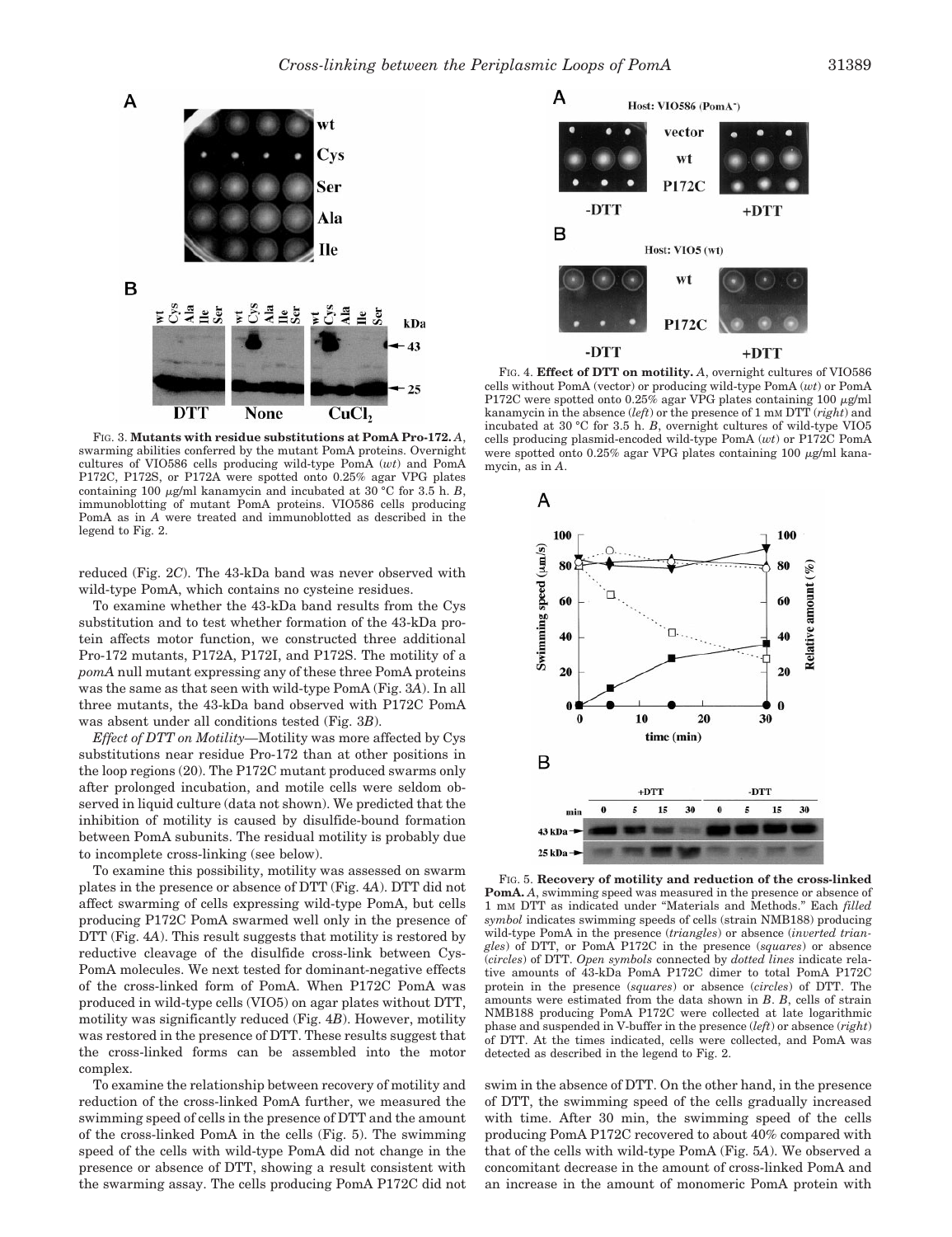

FIG. 6. **Formation of cross-links.** Cells producing wild-type PomA (*wt*) or PomA P172C, K173C, or I175C were incubated in V-buffer with or without 10 mM DTT, then incubated in buffer with or without 2 mM NEM, and finally incubated in buffer with  $1 \text{ mm CuCl}_2$ . PomA separated by SDS-PAGE was detected as described in the legend to Fig. 2. The  $symbols + or - above$  the *lanes* indicate incubation with or without DTT or NEM. *Numbers* on the *right side* are the estimated molecular masses corresponding to the bands indicated.

time. Immediately after DTT was added, the amount of the cross-linked PomA relative to total PomA in the cell was estimated to be about 80%. However, after 30 min in the presence of DTT, the amount of the cross-linked PomA decreased to only 25% of the total. Thus, the defect in motor function correlated with the amount of cross-linked PomA in the cell.

*Extent of Cross-linking of the Cys Mutant PomA in Whole Cells—*We sought to eliminate the possibility that cross-linking occurs during the isolation of proteins after cell lysis. NEM, which is a thiol group-specific reagent whose reaction is irreversible, was used to quench disulfide bond formation. Cells producing Cys-PomA were treated with DTT, then with NEM, and finally with  $CuCl<sub>2</sub>$ , and immunoblotting was carried out with anti-PomA antibody (Fig. 6). Without DTT treatment, a decrease of the 43-kDa band in the P172C and K173C mutants was observed after the addition of NEM, and the band disappeared completely in the I175C mutant. When the cells were treated with both DTT and NEM, the 43-kDa band was significantly reduced in the P172C mutant and disappeared completely in the other two mutants. These results suggest that the disulfide bond is cleaved with DTT and that the cleaved Cys residue is modified with NEM, so that formation of the 43-kDa band upon oxidation with  $CuCl<sub>2</sub>$  is inhibited.

To examine whether P172C PomA is modified directly by NEM, the membrane fraction of cells producing either wildtype or mutant PomA was prepared and treated with DTT followed by  $\lceil$ <sup>14</sup>C]NEM treatment. Labeled 25-kDa PomA, immunoprecipitated with anti-PomA antibody, was detected with the P172C mutant but not with the wild type (data not shown). This finding demonstrates that NEM directly modifies the thiol group of Cys in the P172C PomA protein.

*Cross-linking of Cys-PomA Monomer—*We wanted to establish that the 43-kDa protein is a cross-linked product of two Cys-PomA molecules and not PomA cross-linked to another protein. Membrane fractions were prepared from cells producing wild-type or P172C PomA and lysed with 1% (w/v) Triton X-100. Proteins were immunoprecipitated with anti-PomA antibody, and the precipitated proteins were separated by SDS-PAGE carried out with or without DTT and stained with Coomassie Brilliant Blue (Fig. 7). In the absence of DTT, the 25-kDa band or the 43-kDa band was detected with wild-type or P172C PomA, respectively. These bands were not detected in a control in which PomA was not produced although an unknown band above the 43-kDa band was detected. In the presence of DTT, only the 25-kDa form was detected with either wild-type or P172C PomA and the intensities of the bands were similar to the corresponding bands in the absence of DTT. In all lanes in the presence of DTT, the bands with a molecular mass of about 50 kDa are the heavy chains of IgG. These results



FIG. 7. **Protein composition of the 43-kDa band.** Membrane fractions prepared from VIO586 cells producing wild-type (*wt*) or P172C PomA were solubilized with  $1\%$  (w/v) Triton X-100, and immunoprecipitation was carried out with anti-PomA antibody. The precipitated proteins were separated by SDS-PAGE in the absence (*left*) or presence (*right*) of 10 mM DTT and stained with Coomassie Brilliant Blue. The antibody proteins were also stained by Coomassie Brilliant Blue in the gels. The *numbers* on the *right side* correspond to the positions of molecular size markers.

suggest that the 43-kDa band is composed entirely of crosslinked dimers between two Cys-PomA molecules.

### DISCUSSION

The PomA protein of the Na<sup>+</sup>-driven flagellar motor of *Vibrio alginolyticus* is predicted to have four transmembrane segments, whereas the PomB, MotX, and MotY proteins have only a single transmembrane segment (8–11). From the predicted topology of PomA, the N- and C-terminal regions and the large loop between transmembrane segments 2 and 3 are located in the cytoplasm.  $Loop_{1-2}$  and  $loop_{3-4}$ , between transmembrane segments 1 and 2 and segments 3 and 4, respectively, are thought to be exposed to the periplasmic space (8). When the loops were reacted with biotin maleimide, the labeling pattern was different; substitutions in  $loop_{3-4}$  were biotinylated consistently with the membrane topology, whereas none of residues in  $loop_{1-2}$  was labeled (20). It has been proposed that  $loop_{1-2}$  is associated with other proteins, such as the motor proteins PomB, MotX, or MotY, or that it is embedded into the pore region of the channel, as is predicted for the extracellular loops of many ion channels. It has been shown that the negative charge Asp-31 of  $loop_{1-2}$  contributes to optimal speed and/or efficiency of the motor, although the charge is not essential (26). By random mutagenesis of the *pomA* gene, it was shown that  $loop_{3-4}$  and transmembrane segments 3 and 4 have residues more crucial for function than  $loop_{1-2}$  or transmembrane segments 1 and 2 (27).

In the present study, we focused on periplasmic loop<sub>3–4</sub>. We found that the P172C mutant protein of PomA is not functional and inhibits the motility of the wild-type cell in the absence of reducing reagents, although motility is restored by DTT. This result suggests that a cross-link formed between two molecules of Cys-PomA via  $loop_{3-4}$  inhibits the function of the torquegenerating units. The interaction between cross-linked PomA dimer and PomB is apparently not disrupted, since PomB appears to be co-precipitated about as well with the cross-linked PomA dimer as with the wild-type PomA (data not shown). It is inferred that two molecules of native PomA interact with each other intimately in a torque-generating unit of the motor. Recently, PomA alone was purified as a stable homodimer even if PomB was absent (19). The purified PomA/PomB complex has been reconstituted into proteoliposomes and has been shown to catalyze  $Na<sup>+</sup>$  influx. Furthermore, a tandem PomA dimer produced as a single polypeptide is functional. Inactivation of either half of the dimer results in complete loss of PomA func